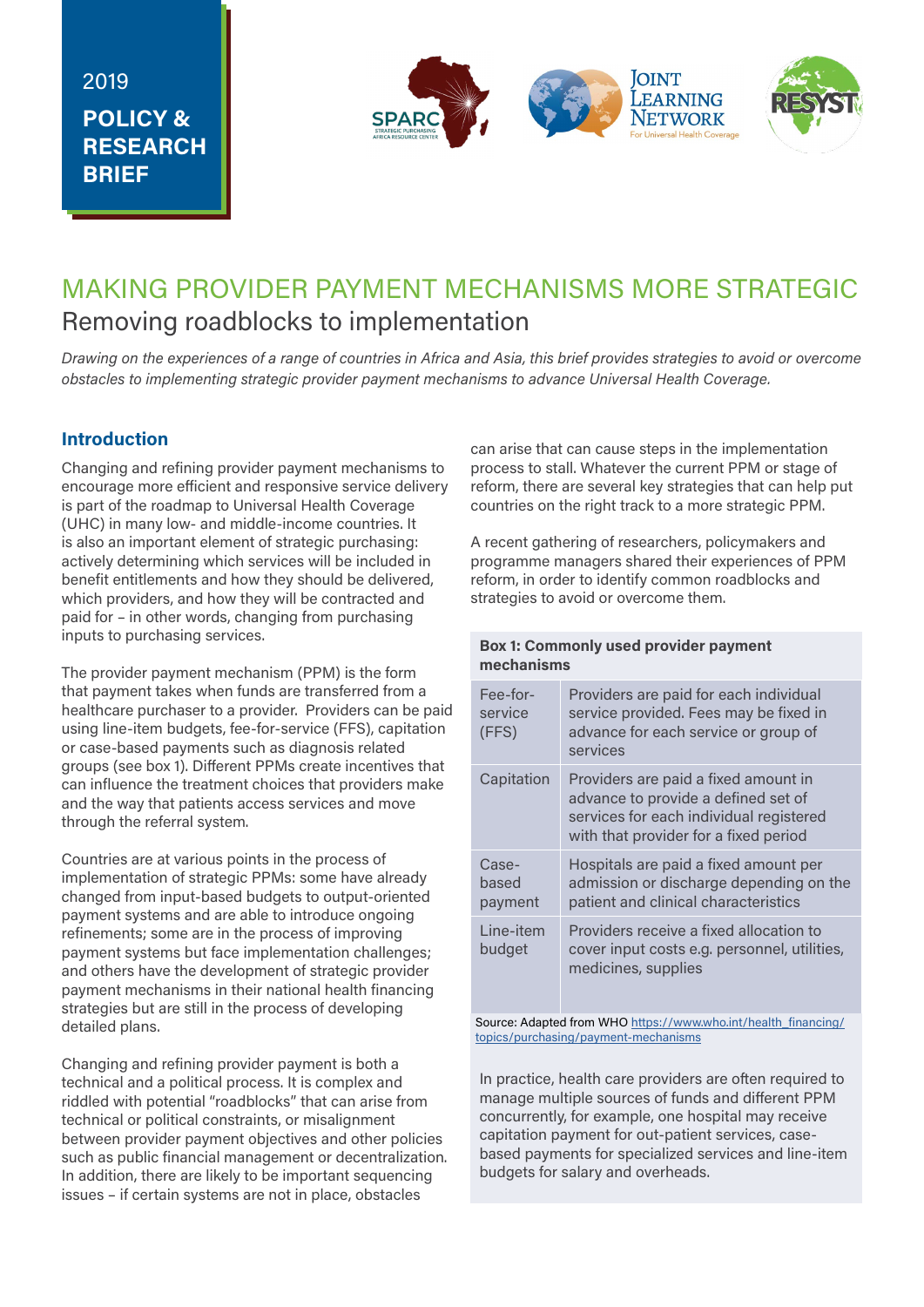Common roadblocks to implementing strategic PPM include:

- Inadequate information systems that do not support PPM design, implementation and monitoring requirements.
- Lack of technical capacity to design and implement well-functioning payment systems that create the right incentives throughout the health system.
- Inadequate stakeholder engagement and the political economy challenge of engaging multiple actors who often have conflicting goals.
- Use of multiple PPMs for different services or different levels of care, resulting in conflicting incentives for providers and fragmentation of the health system.
- Public financial management (PFM) rules that restrict innovations in PPM design, create bottlenecks in funds flow, flexibility and autonomy of providers to be responsive to their population's needs.
- Decentralized health systems that lack alignment in roles of various actors in purchasing health services.

#### **Avoiding roadblocks to implementation**

#### **Put in place foundations that are necessary to make any PPM work well**

- Ensure purchasers have the overall capacity to manage payment systems of varying complexity, e.g. capacity to manage, monitor and enforce contracts and to make timely payments to providers.
- Ensure healthcare providers have capacity to manage referral systems and undertake a gatekeeping role if required, to register and enroll citizens, and to track payments.
- Put in place systems to collect data to monitor and evaluate payment mechanisms, or to inform PPM design.
- Consider the multiple PPMs that are in place and the conflicting incentives provided by the multiple funding flows that providers face.

#### **Have consideration for the political context and be prepared to actively shape the policy discourse**

The process of provider payment reform is highly political, resulting in a reallocation of (scarce) resources that will benefit some groups and disadvantage others. Powerful lobby groups can influence political decisions and political will to reform.

- Understand the interests and power dynamics between different groups and when there are political opportunities for reform.
- Politics should not necessarily be taken as a fixed constraint: there may be a need to engage in political debates and policy processes to achieve more effective payment mechanisms.
- Tools such as stakeholder analysis can help navigate politics, by identifying areas of common and conflicting interests, and shaping implementation strategies to address these.

#### **Communications need to be part of every stage**

- Provider payment involves many stakeholders including policymakers, (public and private sector) healthcare providers, purchasers and clients. It is necessary to engage with all stakeholders through the process of selecting the mix of payment methods, design of payment systems, implementation and refinement, to achieve consensus-based decisions and manage change effectively.
- Carefully tailor messages to address the specific interests and concerns of different stakeholder groups.
- Use appropriate channels of communication, or create new ones where needed, including through the media.
- **Inform members of the public about PPM using** accessible language.
- Create platforms for multi-stakeholder dialogue and collaboration to solve problems.

#### **Optimize public financial management (PFM) arrangements to achieve health system goals**

PFM systems are critical for ensuring government funds for health are managed well, and provider payment systems are integral to the effective use of public funds. However, PFM systems can act as a barrier to PPM reform where the systems for budgeting and accounting for public funds are based on inputs, and providers lack autonomy.

There are a number of creative solutions to PFM misalignments including:

- **Fewer, larger line items to increase flexibility for** resource allocation at the provider level.
- **EXECT** Create a line item for an activity or service package rather than input.
- Negotiate permission for public facilities to retain revenue and have greater financial autonomy in decision-making.
- Disburse funds by output and account for them by input.
- Set up an independent parastatal purchasing agency not bound by PFM rigidities.

#### **Selecting and designing payment mechanisms**

#### **Select and design payment systems to achieve objectives within existing system capacity, while at the same time balancing risk between purchasers and providers and avoiding extremes**

There is no ideal PPM, and all types can play a role in helping to achieve the right incentives to achieve health systems goals of accessibility, quality, and efficiency.

 Assess the impacts of alternative payment mechanisms relative to health system objectives, taking into consideration the evidence and experiences of other countries that have introduced reforms.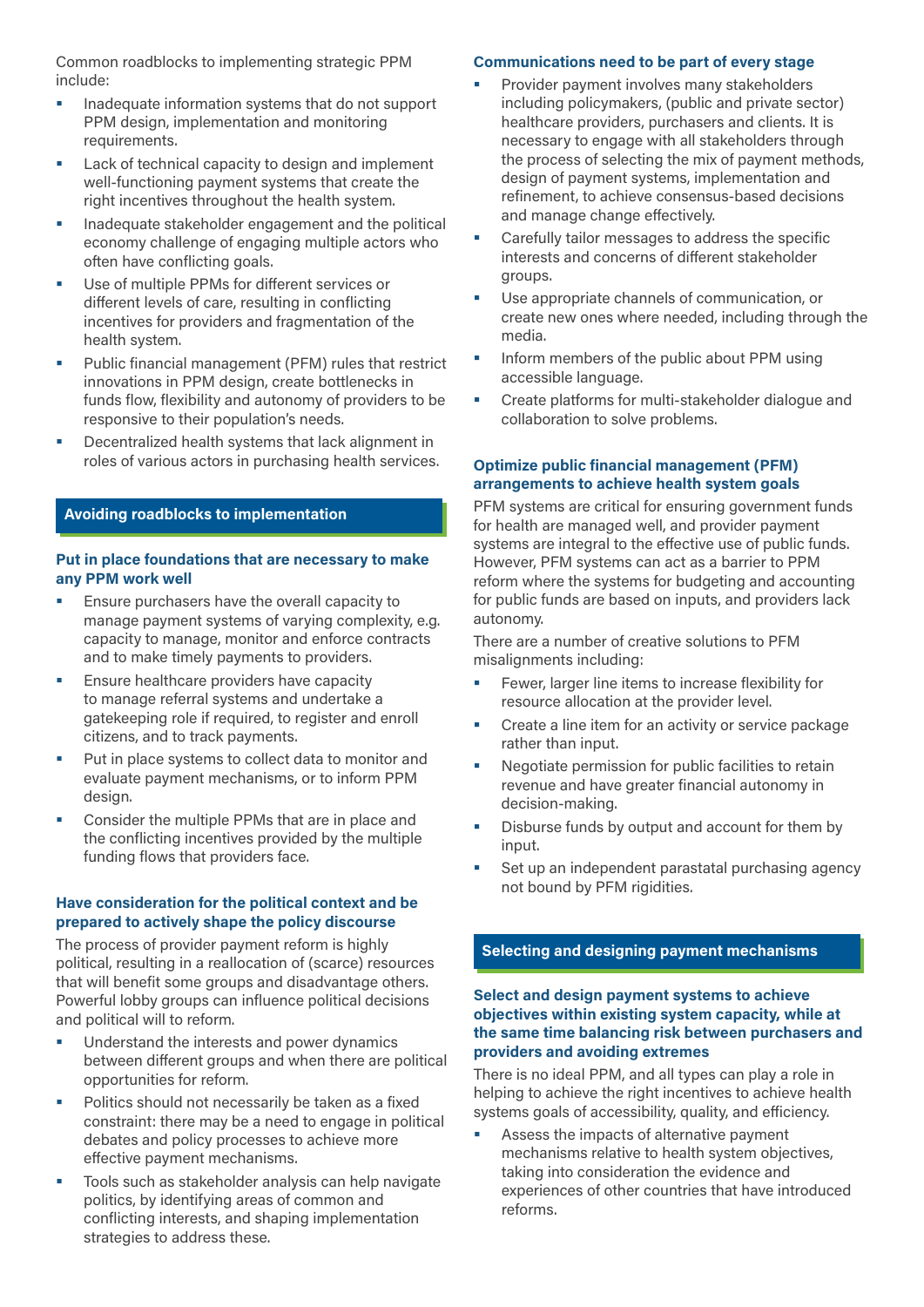- Ensure purchasers and providers share the burden of financial risk associated with different payment mechanisms to achieve a stable system whereby all groups' needs are met.
- For capitation, which places a higher financial risk on providers, consider risk mitigation strategies, e.g. removing some services from the capitation package, or requiring a minimum number of enrollees for each provider (although these strategies can also raise their own problems).

#### **Many countries are shifting towards capitation for primary health care (PHC), but the implementation arrangements are critical.**

In some countries where capitation has been poorly implemented, policymakers are considering switching to alternative mechanisms. In doing so they also risk losing its benefits in PHC provision, such as the incentive for providers to focus on health promotion and prevention to limit costs. When shifting to a capitation based system, it's important to ensure that key implementation arrangements are in place and working for capitation. These include:

- An effective and timely enrolment/registration process.
- Providers have the capacity to deliver the package of services.
- Ensuring a minimum set of data is collected from providers when moving away from claims for payment.
- Timely payments are made to providers.
- Consider how patients will access services if they are away from their registered facility (portability of benefits) and how these providers will be paid.
- Address issues of small low-population providers, which may require special measures, e.g. fixed minimum payment.

#### **Start simple and make adjustments based on implementation experience**

- Ensure systems are in place for ongoing feedback to detect problems and allow fine-tuning.
- Make decisions based on the emerging evidence and implementation experience rather than on political pressures.

#### **Switching to new payment systems**

#### **Proceed with caution when switching to new payment systems**

Changing methods for paying providers is a huge undertaking and can have major impacts on healthcare provision. Moving to a new PPM without first addressing the challenges faced by existing PPM may not solve the initial problems, and can have long-term consequences if the experience with a new payment mechanism discredits it.

- Understand what is working well and what the challenges are with current payment systems: are the challenges with the payment system itself, the design, and/or implementation arrangements?
- **EXECONS** Consider what adjustments can be made to improve the existing system, and what political compromises can be made to satisfy all stakeholders.
- Conduct simulations on budget impact and consider other implications before moving to a new PPM.
- Ensure key implementation arrangements are in place before changing mechanisms.

# Country posters

Click on the thumbnails to view posters about the countries that attended the PPM workshop. The posters cover countries' experiences of PPM reform, their successes, challenges and lessons learned.

#### Ghana Kenya

 $\circ$ **CONVERT** 

|                                                                                                                                                                                                                                                                                                                                                                                               | Francis Associational<br><b>Langant Abbars Anaman</b><br><b>James Abartt</b><br>Making Provider Payment Mechanisms Mars Strategic:<br>Removing the Roadblocks to Implementation                                                                                                                                                                                                                                                                                                                                                                |                                                                                                                                                                                                                                                                                                                                                                                                                                                                                                                                                                                                                |                                                                                                                                                                                                                                                                                                                                                                                                                                                                                                                                                                                                 |                                                                                                                                                                                                                                                                                                                                                                                                                                                                                                                                                          |  |
|-----------------------------------------------------------------------------------------------------------------------------------------------------------------------------------------------------------------------------------------------------------------------------------------------------------------------------------------------------------------------------------------------|------------------------------------------------------------------------------------------------------------------------------------------------------------------------------------------------------------------------------------------------------------------------------------------------------------------------------------------------------------------------------------------------------------------------------------------------------------------------------------------------------------------------------------------------|----------------------------------------------------------------------------------------------------------------------------------------------------------------------------------------------------------------------------------------------------------------------------------------------------------------------------------------------------------------------------------------------------------------------------------------------------------------------------------------------------------------------------------------------------------------------------------------------------------------|-------------------------------------------------------------------------------------------------------------------------------------------------------------------------------------------------------------------------------------------------------------------------------------------------------------------------------------------------------------------------------------------------------------------------------------------------------------------------------------------------------------------------------------------------------------------------------------------------|----------------------------------------------------------------------------------------------------------------------------------------------------------------------------------------------------------------------------------------------------------------------------------------------------------------------------------------------------------------------------------------------------------------------------------------------------------------------------------------------------------------------------------------------------------|--|
| Costeet-                                                                                                                                                                                                                                                                                                                                                                                      |                                                                                                                                                                                                                                                                                                                                                                                                                                                                                                                                                | <b>Provider Payment Mechanisms</b>                                                                                                                                                                                                                                                                                                                                                                                                                                                                                                                                                                             |                                                                                                                                                                                                                                                                                                                                                                                                                                                                                                                                                                                                 | <b>Success and Challenges</b>                                                                                                                                                                                                                                                                                                                                                                                                                                                                                                                            |  |
| <b>Republican District Local</b><br><b>SEPTEMBER 1979 FOR SHIP</b><br>×<br><b>Toll Game 314-130 Alex</b><br><b>MANAGEMENT</b><br>Engenisation of the Health System<br><b>School Face</b><br><b><i><u>SALES CALL</u></i></b><br><b>With and love</b><br>٠<br>$\sim$<br><b>Branch Country</b><br><b>Bestima's</b><br><b>Service States</b><br>∷<br>bended demonstrat exercises<br>Funding Finan | on this top diff<br>66 El<br><b>Mid-Al-New Street, Toronto</b><br><b>STATISTICS</b><br>__<br><b>STRICTURE RUSSIANISTS TO THOMAS</b><br>because this in principalment in these desired in them<br>be all the first property<br>--<br><b>Card Allen</b><br>The box PRocedure and an<br>a formular structure and<br><b>Service</b><br><b>An extending the control of the control of the con-</b><br>with a streety dealer in the local<br>$\sim$<br>. No entrancement ground and advance and<br>since catalogue to contact and a series<br>$\sim$ | $-10$<br>in me<br><b>ALL ARCHIVES</b><br>m<br>_<br><b>Sales</b><br>تنتنا<br>n.<br><b>Sandale</b><br>Innovations<br>Lt. 2018. To Nedscor Drug Prizes<br>Chees buying the parameter and<br>≕<br>a design that we want to con-<br>timely the second to see an<br>Ξ<br><b><i><u>Standard</u></i></b><br>have not always a hour a of<br>some of the av                                                                                                                                                                                                                                                              | Castleton<br><b>Business Company</b><br>a provinciamente del con-<br>all a second local advan-<br>ALC: NOW<br>a density experienced<br>potentials distant cars<br>and particularly and depot-<br><b>MONTHS &amp; STATE ROOM</b><br>. Brook streams when I had<br>a 49 alberta Chile or<br>the party detection of the property<br><b>STATISTICS</b><br><b>Electronic</b><br><b>College Ave</b><br>the statement containing<br>to the best being a week builder.<br>1. See primary of \$1.00<br>Madelphia in Ing.<br>a design announcement<br>straight in allen building straight<br><b>Salta</b> | <b>A A PROF</b><br><b>Accessor</b><br>a continuous and continues<br>exclusive at the course street<br>52<br>a department provided to believe<br><b>ALC AN</b><br>1. Postman promotive power<br>the technical states<br>projects of a providers of 1980s<br><b>EXHIBITION</b><br>between striker<br><b>Benderick Control</b><br><b>The Roman</b><br>a decision description condition<br>and a strengthene in which<br>----<br>. <b>Send distances</b><br><b>CONTRACTOR</b><br>1. Printed a selection on a state<br>≕                                      |  |
| Menitorine<br>----<br>. Subsidiary books for a partie forted of states<br>$-200$<br>leased involved and posted at environment in<br>dealership and control state.<br>and with the college of the<br>--<br>. If concerns furniture country is a<br><b>CARD 100</b><br>. We have extended hand point life!                                                                                      | 1. In this first property of an interest property at a series<br>Colorado a<br>1. Fair accommodate is make a she be-<br>$-0.00000$<br><b>SAN MAR</b><br>Score is below). Board for 17 X went<br>and the product of the control of the control of<br>The property that the first country of the country of the country<br>from modern and statement makes life at<br>the Windows                                                                                                                                                                | 1. Million dealer designed at the pro-<br>a concentration in company company and service<br>Antiques, 2014 Care Edit Anti-Antique<br><b>STATISTICS</b><br>1. In this party company is a problem of a large<br>pointed or with stated of streets at least<br>I because course a because a little a-<br>allow service at the first at any large<br>the decision stock top work start is at<br><b><i><u>Andre Electric Con-</u></i></b><br><b>Lessons Learned</b><br>/ Brobarbar of Caphalter policy should make tracks<br>a state builder with this case of externa was for trains as strat product builder that |                                                                                                                                                                                                                                                                                                                                                                                                                                                                                                                                                                                                 | <b>Newt Steel</b><br>1. Cashelan according to the WIA art around<br>consideration whose integrational as we control.<br>1. PRY substitute origining in 7 call of 10 mightnes<br>A final adapt annium and a support relationship of<br><b>Lauriana</b><br>. Detailed for the instance state company.<br>A. Packet procurement to be entertained to supply a of-<br>Some only its MID-Second Freitracks<br><b><i><u>American &amp; Business</u></i></b><br>A Deader reference of classic constitutibility come on the for-<br><b>NAMES AND DESCRIPTION</b> |  |



#### [Malaysia](https://resyst.lshtm.ac.uk/sites/resyst/files/content/attachments/2019-05-18/Malaysia.pdf) Mongolia

|                                                                                                                                                                                                                                                                                                                                                     |                                                                                                                                                                                                                                                                                                                                                                                                                                                                                                                                                                                                                                                                                                                        | <b>Mongolia</b><br>Making Provider Payment Mechanisms More Strategic<br>Removing the Roadblocks to Implementation                                                                                                                                                                                                                                                                                                                                                                                                                                                                                                                   |                                                                                                                                                                                                                                                                                                                                                                                                                                                                                                                                                                                                                    | <b>Baltimore Organiz</b><br><b>Environmental Bathavan</b><br>Gentinas Janson                                                                                                                                                                                                                                                                                                                                                                                                                                                                                                                                                    |
|-----------------------------------------------------------------------------------------------------------------------------------------------------------------------------------------------------------------------------------------------------------------------------------------------------------------------------------------------------|------------------------------------------------------------------------------------------------------------------------------------------------------------------------------------------------------------------------------------------------------------------------------------------------------------------------------------------------------------------------------------------------------------------------------------------------------------------------------------------------------------------------------------------------------------------------------------------------------------------------------------------------------------------------------------------------------------------------|-------------------------------------------------------------------------------------------------------------------------------------------------------------------------------------------------------------------------------------------------------------------------------------------------------------------------------------------------------------------------------------------------------------------------------------------------------------------------------------------------------------------------------------------------------------------------------------------------------------------------------------|--------------------------------------------------------------------------------------------------------------------------------------------------------------------------------------------------------------------------------------------------------------------------------------------------------------------------------------------------------------------------------------------------------------------------------------------------------------------------------------------------------------------------------------------------------------------------------------------------------------------|---------------------------------------------------------------------------------------------------------------------------------------------------------------------------------------------------------------------------------------------------------------------------------------------------------------------------------------------------------------------------------------------------------------------------------------------------------------------------------------------------------------------------------------------------------------------------------------------------------------------------------|
| Contact:                                                                                                                                                                                                                                                                                                                                            |                                                                                                                                                                                                                                                                                                                                                                                                                                                                                                                                                                                                                                                                                                                        | <b>Provider Payment Mechanisms</b>                                                                                                                                                                                                                                                                                                                                                                                                                                                                                                                                                                                                  |                                                                                                                                                                                                                                                                                                                                                                                                                                                                                                                                                                                                                    | <b>Success and Chatenose</b>                                                                                                                                                                                                                                                                                                                                                                                                                                                                                                                                                                                                    |
| <b>Sixter Commercial</b><br><b><i><u>Randolphian</u></i></b><br>ж<br><b>GOAT Crayfor</b><br><b>SCALE CARD</b><br><b>MARINE WA</b><br><b>THE SAIN</b><br>the Caracters Atlantas (PSLATS)<br>Orcanization and financing of the<br><b>Health System</b><br>. .<br>×<br><b>Call Service</b><br>control of                                               | <b>COL</b><br>$\sim$<br>--<br><b>STATISTICS</b><br>÷<br>$\sim$<br><b>CONTRACTOR</b><br><b>Carolina</b><br>and a series for complete<br>provided to the state family.<br>terms and she have a com-<br><b>STATISTICS</b><br>antique and a problem.<br>Basical MCAPEL<br>-----<br>=<br><b>Dealer works</b><br>1. Smally better these and has be a minimized of persons<br>them a state from these superiors at old consists.<br>wings in the disease way of<br><b>Innexations</b><br><b>Deposition Address for PROpriate</b><br>1. Benedict design conductors in processed and<br>good participations, subs if he<br>limit of the control which has been<br>in their demand builds.<br>The amendment's present in Million | $\sim$<br><b>STA</b><br><b>ASSESSED TO AN AVAILABLE</b><br>and most station<br><b>MARINEZ</b><br><b>STATE</b><br>the first product of the construction<br>1. And a subsequently the product<br>built britism site the late.<br>distant and the basis<br>and the company of the company<br>a contract industry provided<br>A several charge and street<br>And \$75 (Cold Avenue)<br><b>County Avenue</b><br><b>Schedule and all the continental decision</b><br>-<br>a formation and construction of the formation<br>halls done an experience environ-<br><b>Service</b><br>a continue from our structure.<br>Charles Company Corp. | <b>Business</b><br>Senator<br>Christmas to Printer<br>tunders' may 26.<br><b>Scient Paine motor</b><br><b>Photo Atlanta</b><br><b>Longia picarator</b><br>personal and control of the<br><b>CANNING ANOMINE</b><br>and control the state and<br><b>FOR REAL EQUATION</b><br>$-200$<br>a design company of the<br>carater aurest six in<br><b>SERVICE IN CONTRACTOR</b><br><b>CONTRACTOR</b><br><b>Service</b><br>- Statement between<br>products advisers to the party<br>a principal control of the<br>- beliefs does new car (ii)<br><b>CALL MATERIAL</b><br>proposition with the contrast.<br>and a lot for the | Chellenger<br><b>Contract for Ameri-</b><br>- President as a standard<br><b>STATISTICS</b><br>1. Budget sports and any way<br><b>College In Address</b><br><b>CONTRACTOR</b><br>a decoration service service<br>contact for select the<br>sing discussion in<br>$\sim$<br><b>Contractor</b><br>. And concilient installate alleged<br><b>Carlos construction</b><br>a the property in controller than<br>resisting contract from more<br>pointed in Analysis where<br>allows state.<br><b>HELP</b><br>1. Small complete buildings<br>the street in the site download<br>1. Excellent products and supply<br>last six a consulta |
| <b>Service And I</b><br>$ -$<br>Manholme<br><b>Ball</b><br>. Sale international company<br>. The production is developed by another of that<br><b>Republic Advised</b><br>. Two existed or expects in 1970s weren't in<br>the country of the country of the country<br>1. Because your in model and one medicine in<br>production insure and at an- | and the means decision security should<br>And in relationship company in which<br>Achievement that supply had the service<br>the sales produced controller<br><b>Statement</b><br>a design structure bitch and police com-<br>dispose printed on an a better street of<br>woman for the tells of a sufficient<br>ally training constructions and the<br>North Collection Collection                                                                                                                                                                                                                                                                                                                                    | <b>STATISTICS</b><br>1. And the Constitution of the Constitution<br>1. See Looks winds with bring<br>San American Andrew State State And Art and American<br>=<br>_______<br>Construction for the construction of the construction of the con-<br>--<br>1. The Franklin of Hillsburge statistics was to<br>consider strike with the seventh performan-<br>and considerable<br><b>Longone Lascoud</b><br>Regulation suggests PPM refuse. The results formed top you the book for<br>advises PPA and september with MIP for inflations fluctures to an extended to                                                                    | <b>Decor EDI views in 100</b><br>by all explains account to perceive and before bounded<br>a Equator extensive adults is to street a water-bonders. If<br>during him in one that fund of the continue<br>property and said.<br>The first party of the property and the property of the property                                                                                                                                                                                                                                                                                                                    | and the first state.<br>www.cilling.com<br>was to expect and that<br><b>STATISTICS</b><br><b>Newt Steers</b><br>. Advertising to public the control of the control of the control<br>ment first function of oil excite buyle benefits and all<br>1. Wenter the excitation with the most finally entirely and the first 17                                                                                                                                                                                                                                                                                                       |

 $\frac{1}{2}$ 

#### Nigeria **Philippines**

|                                                                                                                                                                                                                                                                                                                                                                                                                                                                          |                                                                                                                                                                                                                                                                                                                                                                                                                                                                                                                                                                                | Nigeria<br>Making Provider Payment Mechanisms More Strategic:<br>Removing the Roadblocks to Implementation                                                                                                                                                 |                                                                                                                                                                                                                                                                                                                                                                                                                                                                                                                                                                                                                              | <b>Dr Daniel Ophushor</b><br><b>Prof. Oblinna Orrendekwe</b><br>Dr licheren Familie                                                                                                                                                                                                                                                                                                                                                                   |
|--------------------------------------------------------------------------------------------------------------------------------------------------------------------------------------------------------------------------------------------------------------------------------------------------------------------------------------------------------------------------------------------------------------------------------------------------------------------------|--------------------------------------------------------------------------------------------------------------------------------------------------------------------------------------------------------------------------------------------------------------------------------------------------------------------------------------------------------------------------------------------------------------------------------------------------------------------------------------------------------------------------------------------------------------------------------|------------------------------------------------------------------------------------------------------------------------------------------------------------------------------------------------------------------------------------------------------------|------------------------------------------------------------------------------------------------------------------------------------------------------------------------------------------------------------------------------------------------------------------------------------------------------------------------------------------------------------------------------------------------------------------------------------------------------------------------------------------------------------------------------------------------------------------------------------------------------------------------------|-------------------------------------------------------------------------------------------------------------------------------------------------------------------------------------------------------------------------------------------------------------------------------------------------------------------------------------------------------------------------------------------------------------------------------------------------------|
| Contest-                                                                                                                                                                                                                                                                                                                                                                                                                                                                 |                                                                                                                                                                                                                                                                                                                                                                                                                                                                                                                                                                                | <b>Provider Payment Mechanisies</b>                                                                                                                                                                                                                        |                                                                                                                                                                                                                                                                                                                                                                                                                                                                                                                                                                                                                              | <b>PPM</b> reform challenges                                                                                                                                                                                                                                                                                                                                                                                                                          |
| <b>Panadige</b> Indexes are<br>Mill Course 31 (17) 211<br>that shows with continuous time<br>but worker for crycers<br>Creanization of the Health Evalum<br>Locale of com-<br>Reported<br><b>System Same</b><br>Fatest anannos<br>facepacing - fire exercises<br>Primary Care<br>were fund governments and states<br>bonnies stressed burndiskal model parket domest and<br><b>CONTRACTOR</b>                                                                            | PPMs by source of financing<br>a flustest poverty and - low during for values and quartically<br>a blood - manipular for extensive years. But the assurance of this<br>by percedure cars, with contrast from the tehnity<br>- Diata HSI - varios lo state<br>. BHCPF - medited PPS and send an affiliance<br>110 Graham LTTE<br><b>Innovations</b><br>a Exceptive hash stored of financial<br><b>Book Woods</b><br>$\sim$<br><b>Easy President</b><br>. Punite appropriated in 2014 bullate but<br>Fund (SHOP)<br><b>ANTICIA AMERICA</b><br>1 Mary shellering is belt of tubbe |                                                                                                                                                                                                                                                            | a Program of American Benedict Military as<br>employees in him with difficult for MART to have<br>· Capitation associated with inefficiency and<br>under prompter. Leading to despite factors in<br>the important about of the MAS. Sevent sector<br>arawan.<br>· Online in suspension associated with EE'E and<br>accordances nonsupprents of conscious to 1930 to<br>. The use of ribitio in PPM in NHS is a small.<br>practice that should be decreased.<br>1. Non-investment in ATT for PPM cellure is a<br><b>Barriston</b><br>Presence for LHC<br>Earnahad hock for BHOPE aimed at founding<br><b>INFORMATION FALL</b> |                                                                                                                                                                                                                                                                                                                                                                                                                                                       |
| . Make anying allowed from the angularity P.O. of<br>Fed. And Artist<br>- Newto has an inverted except of a health purchase most<br>spending is at below level with life amplicate on PaC.<br><b>Brazilian</b><br>HAS industry are produced using the Motorcy<br><b>Man and Bulletin</b><br>1. Fluid actuality degree for FFS.<br>· Over referred for capitation<br>a Traine indicate of desire in a traditional brackler.<br>/ Products and automatic business from the | Performance<br><b>Based</b><br>Financina<br><b>OWE</b><br>Christian of Effectivene                                                                                                                                                                                                                                                                                                                                                                                                                                                                                             | a Picture a Buise status Holumesea Chris-<br><b>Northern</b><br>> Criser by those Barn and supported to<br>Commercial North<br>. Charles was to prove detect and<br>comprehensive affirmation<br>. May indeed we arrive did have<br><b>Lessons Learned</b> |                                                                                                                                                                                                                                                                                                                                                                                                                                                                                                                                                                                                                              | <b>Next Store</b><br>a management of their computational management.<br>The PPM suburn is colored to drive the final trill<br>Persian Anna A. or efficiency and the years?<br>ITT's refure consider. Each you receivable.<br>of anticipants (1994). The PRICIPALITY of<br>engeled is sale and, marine sources and<br>and our committee in the radius situate.<br>- Use of £7 to drug PPM education - heavy<br>Pumimark in KT stannakin 2018-2019 Rock |

#### Rwanda **South Africa**



|                                                                                                                                                                    | Making Provider Payment Mechanisms More Stretegic:                                                                                                                                                                                                                                                                                              | Sudan<br>Removing the Roadhiscks to Implementation                                                                                                                                                                                                                                                         |                    | Almoshirah Abdella<br><b>Khalid Haldsand</b>                                                                                                                                                                                                                                                       |
|--------------------------------------------------------------------------------------------------------------------------------------------------------------------|-------------------------------------------------------------------------------------------------------------------------------------------------------------------------------------------------------------------------------------------------------------------------------------------------------------------------------------------------|------------------------------------------------------------------------------------------------------------------------------------------------------------------------------------------------------------------------------------------------------------------------------------------------------------|--------------------|----------------------------------------------------------------------------------------------------------------------------------------------------------------------------------------------------------------------------------------------------------------------------------------------------|
| Context<br>which this books.<br>Passeug                                                                                                                            |                                                                                                                                                                                                                                                                                                                                                 | <b>POM Gallery Timeline</b><br><b>Parts</b><br>and the company's contemporary three company's formations                                                                                                                                                                                                   |                    |                                                                                                                                                                                                                                                                                                    |
| ×<br>between the street bands.<br><b>BRANDA</b><br><b>Delivery</b> for Link and<br>program and the state of the                                                    | m<br>and three in a money<br>market all back company                                                                                                                                                                                                                                                                                            | $\overline{a}$<br>term instruction book as even<br>all field at your continue.                                                                                                                                                                                                                             | <b>Contract on</b> | -<br><b><i><u>Administration</u></i></b>                                                                                                                                                                                                                                                           |
| <b>Croanization of the Health System</b>                                                                                                                           | <b>Fox for Service</b><br>1 Main a primary marked for Primary<br>that's Cap Shift will believ and<br>Analisa & Lots Scillag                                                                                                                                                                                                                     | <b>Carindae</b><br>- Dealers nationize above transfer PAC<br>territory from \$2.5 to constraint                                                                                                                                                                                                            |                    | <b>Clohal business</b><br>. First origing in hospitals in her states<br>1. Billion work classific in her doctor for accessors including                                                                                                                                                            |
| ___                                                                                                                                                                | <b>Innexations</b><br><b>Exchange Labor</b><br>Ladying prints been streets and a<br>buildings has a letter wing to at-<br>------<br>a linear finite a major primary intentional with the<br>and the figure and service of prices in last<br>--                                                                                                  | <b>City of Security Corp.</b><br>1. Broker to the state and concentration of<br>street when the company of<br>a dealer colored property when<br>$\frac{1}{2} \left( \frac{1}{2} \right) \left( \frac{1}{2} \right) \left( \frac{1}{2} \right)$<br><b>CONTRACTOR</b><br>a determined the control of the     | <b>CONTRACTOR</b>  | Challenges for LINC<br>a site streamches on desire as a state for a time<br>. Family book first is the state and builder<br>. The big as during a school forms and some<br>demands and dates into a structure<br>. Goldsteingmacht andere Procente in the care-<br>Services does a factor included |
| THE R. P. LEWIS CO., LANSING MICH.                                                                                                                                 | <b>Republicance for all persons proved positions in 1</b><br>mark to be the<br>a stationed allowed by the company's board down<br>. Two books is told studies from<br><b>Service</b><br>. Owners for extreme built street<br>a chair of a factor of the Constitution<br>a detection of strengths produced to construct the<br><b>STATISTICS</b> | a description of experience and policy<br>1. Mon-Mail Archive Street<br>1. Continuously entered to be being them.<br>a dealer beauty concerns.<br>a design advanced<br><b>Service</b><br>1. Mid-Ananomarana de port<br>a character of refer with terms and delivery<br>1. Today and its what's independent |                    | <b>Nicel Steps</b><br><b>Suitance</b>                                                                                                                                                                                                                                                              |
| Brushnafey<br>1. Fax: Next Arruna subst all autob.<br><b>Michael dati harastian</b><br>1. Mill we also work statute beliefs and<br>train part is policed dile bit. | <b>COLLECTIVE</b><br>. Once investment will new seconds shells<br><b>Contract Contract Contract</b><br>1. Because allowed and will concern the control<br>a distribution<br>C. Grande and printed apply the company's state.<br>a design of a mixing in Lincolnian                                                                              | <b>Bit Address of the American</b><br><b>Dutcher</b><br>. And is considered with both some-<br>the state for the product of the con-<br>the first course or price in construction<br><b>COLLA</b>                                                                                                          |                    | <b>Section For News</b><br><b>Players Street</b>                                                                                                                                                                                                                                                   |
|                                                                                                                                                                    | Lessons Learned                                                                                                                                                                                                                                                                                                                                 |                                                                                                                                                                                                                                                                                                            |                    |                                                                                                                                                                                                                                                                                                    |

#### Vietnam

|                                                                                                                                                                                                                                                                                                                                                                                                                                                        |                                                                                                                                                                                                                                                                                                                                                                                                                                                                                                                                                                                                                                                                                                                                                                                                                             | Vietnam<br>Making Provider Payment Mechanisms More Strategic:<br>Removing the Roadblocks to Implementation                                                                                                                                                                                                                                                                                                                   | <b>D. Than Chi Dung</b><br>Or Moses Thi Phoenic                                                                                                                                                                                                                                                                                                                                                                                                                                                                                                                                                                                                                                                                                                                                                                                                                                                                                                                                                                                                                                                                                                                                                                                                                     |
|--------------------------------------------------------------------------------------------------------------------------------------------------------------------------------------------------------------------------------------------------------------------------------------------------------------------------------------------------------------------------------------------------------------------------------------------------------|-----------------------------------------------------------------------------------------------------------------------------------------------------------------------------------------------------------------------------------------------------------------------------------------------------------------------------------------------------------------------------------------------------------------------------------------------------------------------------------------------------------------------------------------------------------------------------------------------------------------------------------------------------------------------------------------------------------------------------------------------------------------------------------------------------------------------------|------------------------------------------------------------------------------------------------------------------------------------------------------------------------------------------------------------------------------------------------------------------------------------------------------------------------------------------------------------------------------------------------------------------------------|---------------------------------------------------------------------------------------------------------------------------------------------------------------------------------------------------------------------------------------------------------------------------------------------------------------------------------------------------------------------------------------------------------------------------------------------------------------------------------------------------------------------------------------------------------------------------------------------------------------------------------------------------------------------------------------------------------------------------------------------------------------------------------------------------------------------------------------------------------------------------------------------------------------------------------------------------------------------------------------------------------------------------------------------------------------------------------------------------------------------------------------------------------------------------------------------------------------------------------------------------------------------|
| Context<br>Panchetan Vie 214<br><b>MRIANA</b> IS 15 8 100<br><b>Bill Easter Printers</b><br>۰<br>The Californian 19 KW                                                                                                                                                                                                                                                                                                                                 | <b>Detailed</b><br>-<br><b>CONTRACTOR</b><br>÷<br>--<br>---<br>__<br>---                                                                                                                                                                                                                                                                                                                                                                                                                                                                                                                                                                                                                                                                                                                                                    | Provider Payment Mechanisms<br>----<br>$\sim$<br>$-25 -$<br>$\sim$<br>$\sim$<br>×.<br>--<br>and the party service of the course                                                                                                                                                                                                                                                                                              | Challenges for Achieving UHC<br>fine Fateware of Fernissa by the Basi-<br>La societato il formità anno Micolestero il stole-<br>particular experience in contract the contract and contract of the pro-<br>advisored and de<br>the former Children with the Child stack Children                                                                                                                                                                                                                                                                                                                                                                                                                                                                                                                                                                                                                                                                                                                                                                                                                                                                                                                                                                                    |
| Department of the Health System<br>____<br>----<br>-<br>-<br>۰<br><b>REAL PROPERTY</b><br>--<br>Real addressed point role couper on a lay<br>and delivery condition about the product<br>- doesn't a man become your property at your or-<br>m<br><b>Burning Corp. State Street</b><br>spoke distinguished by<br>and at the second confident<br>- Hill winning in the money<br><b>START</b><br><b>CONTRACTOR</b> PRODUCT<br><b>Saturday and at any</b> | <b>Advertised</b><br><b>COLOR</b><br><b>Transport Corporation</b><br><b>DATA</b><br>bones of all cost on it.<br><b>Address and Constitutions</b><br>=<br><b>Service of America</b><br>ᆖ<br><b>Single constraint</b><br>Association a construction of<br><b>Daniel</b><br><b>Scientists Stations Lead</b><br>1. The bar is more as in the country<br>. To have distinct and experience in hitse stracker books and the strain<br>. Further of accounts both states, blood for the prophety by constraint and sending and prophety<br><b>Toyota Excess Sellows</b><br>1. Depression in the component case is that on rather<br>information operation and the possible standard structure<br>. BY a further to be a set of the animal of the animal countries of the first<br>-<br>1. Start and the winds after twing a system | <b>Continental</b><br>because on power and construction of and<br><b>A MARINE AND</b><br>and the contract company is a lot<br>president that had the Allegean model for an<br>and state<br>and allowances in tendence water of our<br>and achainmental processes for conventions and active<br><b>MARGARET</b><br>any records that were if your behaviors and designers of products built at the built<br><b>Innovatives</b> | $-200$<br>beaton come tenne hibituit menera ITS a c d'or a<br>scholars excess to concern the structure detect state forms of<br>because the property of the state of the state and the<br>companies advanced to company structure about the company<br>and committed as in computation in resident answers<br><b><i><u>Department</u></i></b><br>tion to see the later company would be a top to be a later on<br>three is moved by the ad-boxed a balled device column<br>and shorted appropriate department in the propriation developed<br>and the bank for short of administration and such a primary advance<br><b>GALLAND AND</b><br><b>Badly Service Services</b><br>Expertise product to the president and the first state of the complete that<br>and what the firm of the state of the conditional control and the state of the control of<br>and surgice faces around the state<br>Edit cables about handled woman's mone butther better<br>select company and successful company in the top and an<br>of come is also less below and<br>and a state the company's business which company may<br>Called A chrome and Animal Area monitoring<br>lated a silverly on carrying and all provided a A month.<br>book product & because a new determine topics |
| <b>SECRET CONTRACTOR</b><br>more let us been.<br><b>Also Antica at Cale</b><br>sends building in lands and<br>provided and complete.<br>distances are they<br><b><i><u>USE NOW</u></i></b>                                                                                                                                                                                                                                                             | <b>China House</b><br>1. This is built that you had a work area hope with auditor for your if will be a further<br><b>STATE</b><br>1. Therefore leads on period of expected that<br><b>Lessnes Learned</b>                                                                                                                                                                                                                                                                                                                                                                                                                                                                                                                                                                                                                  | 1. Free lost student and carry of booth and courts there is added the country of booth auto-                                                                                                                                                                                                                                                                                                                                 | <b>Next Steps</b><br>A 513 Million and a show in patient and sub-A Common<br>articled and that research a series another of Jeller 2 res. bond to<br>--<br>the product of the first state of the con-                                                                                                                                                                                                                                                                                                                                                                                                                                                                                                                                                                                                                                                                                                                                                                                                                                                                                                                                                                                                                                                               |

|                                                                                                                                                                                                                                                                                                                                                                                                                 |                                                                                                                                                                                                                                                                                                                                                                                                                                                    | South Africa<br>Making Provider Payment Mechanisms More Strategic:<br>Removing the Roadblocks to Implementation                                                                                                                                                                                                                                                                                                                                                                   | <b>John Ategulae</b><br><b>Rivaldo Monna</b>                                                                                                                                                                                                                                                                                                                                                                                                                                                                                                                                       |
|-----------------------------------------------------------------------------------------------------------------------------------------------------------------------------------------------------------------------------------------------------------------------------------------------------------------------------------------------------------------------------------------------------------------|----------------------------------------------------------------------------------------------------------------------------------------------------------------------------------------------------------------------------------------------------------------------------------------------------------------------------------------------------------------------------------------------------------------------------------------------------|-----------------------------------------------------------------------------------------------------------------------------------------------------------------------------------------------------------------------------------------------------------------------------------------------------------------------------------------------------------------------------------------------------------------------------------------------------------------------------------|------------------------------------------------------------------------------------------------------------------------------------------------------------------------------------------------------------------------------------------------------------------------------------------------------------------------------------------------------------------------------------------------------------------------------------------------------------------------------------------------------------------------------------------------------------------------------------|
| Contact<br><b>X Sade A Victoria</b><br>$\sim$<br><b>American</b><br>ж<br><b>GER GARD IN PICTURE OF T</b>                                                                                                                                                                                                                                                                                                        | <b>Public Section</b><br>a time has business                                                                                                                                                                                                                                                                                                                                                                                                       | <b>Provider Payment Mechanisms</b>                                                                                                                                                                                                                                                                                                                                                                                                                                                | <b>Printede Seator</b><br>1. The TV kendle explication fifty                                                                                                                                                                                                                                                                                                                                                                                                                                                                                                                       |
| Talk Faster, Williams, Strin<br>Organization of the Health System.<br>Total Sec March Select<br><b>Sales</b><br><b><i><u><u><b>DESCRIPTION</b></u></u></i></b><br><b><i><u>START OF THE WAY  In the state of the state of the state of the state of the state of the state of the state of the state of the state of the state of the state of the state of the state of the state of the state of </u></i></b> | . Service totals<br>L. Walk of All Care<br>· Business Exchen shoulder is work more lines.<br>or detroited PAT revenue should be an inter-<br>· Challenges: Oursumains officent use of moturies studio<br>classed by modeling compliant was not admired at the facility                                                                                                                                                                             | <b>PAINADIO</b>                                                                                                                                                                                                                                                                                                                                                                                                                                                                   | · Out-of-goulted gapments.<br>· Business Unconjecting suits facilities at<br><b>EXHIBITIONS THE HIGH REGISTER BENEFICE</b><br>Challenger out excellent investment<br>medicina quality of service.                                                                                                                                                                                                                                                                                                                                                                                  |
| <b>CONTRACTOR</b><br><b>COLLA</b><br>-----<br>$-$<br><b>Tuckets</b><br>N. THE<br>÷<br>of their<br><b>Art Service</b><br><b>Color</b><br>$-120$<br><b>Links</b><br>$=$<br><b>SALE</b><br><b>Service</b><br><b>COLOR</b><br>≂<br>Montington<br>1 Aug<br>A German considerer varia antimonist                                                                                                                      | Entracting - to of BPs 3713<br>. Other waves a positive first in the dis-<br>because allowed draws full<br><b>South 2.4 Share had awards</b><br>. The startful and bulksmaps the<br>companies of dealers of children<br>- Officialize cost of at house.<br>awrunt taxa.<br>- Represent 2000 PM - contracted<br>- Photography<br>. This hat balos the news afrillion<br><b>City by Wind Biked &amp; Real</b><br>contracted fifty were distinct when | Innevations<br>Legislation truly presents to<br>statement of the exchangement<br>- Fordwride line bill which consider by<br>a reliable board and ainstan buildings of<br>. PPE adjusted candia by P.C.<br>2015 for prevention specifies, work Waller<br>by branded cars.<br>- Also advertise marked schemes<br>instruction to define with all origins<br>ing casis as a collected for in \$100.<br>meters who an excellent heat and<br>mente transporto di altare<br><b>HARAS</b> | Next Steed<br>Calcraf to approve the NH oil and is an in parlian<br>Including public continents of he became NHT best<br>Experienced at the NET frank a stress strategy<br>----<br>The AH Fund & second senior product builty.<br>which I had been been calified by the Office of the<br><b>Recipitate Completes aren't Loans</b><br>Parlimenta of girdsa condition a bimonitored<br>model and<br>Contractive veste furnations beach over 47-87 to 4<br>--<br>that' accuracy business or make actual control on<br>that we can repeate a carried and win carrier<br><b>Parties</b> |
| <b>Challenges for UHC</b><br>a Bandara and interfer intellectuals in<br><b>LOS VATE CASACIAS TO</b>                                                                                                                                                                                                                                                                                                             | <b>FOURT RUN WRIGHTS AURE</b><br>preto because it its shirik-<br><b>Solid Line</b>                                                                                                                                                                                                                                                                                                                                                                 | - Business Will list mature<br>- Challenges Ant is soon frought<br>catalog and pullmined by annivors<br>Leasons Learned                                                                                                                                                                                                                                                                                                                                                           | Nowhere Libraries, provincial, residental analysismistic<br>and through 1997s, at study of business<br>Engineers would cannot upgetting he what<br>by case severity where harms are<br>Estates to public providers descript the provincial                                                                                                                                                                                                                                                                                                                                         |

#### Sudan Tanzania

|                                                                                                                                                                                                                                                                                                                                                                      | Tanzania<br>Making Provider Payment Mechanisms More Strategic:<br>Remarks the Roadblocks to Implementation                                                                                                                                                                                                                                                                                                                                                                                                                                                                                                                                                                                                                                                                                                                                                                                                                           |                                                                                                                                                                                                                                                                                                                                                                  | Dr. Wall Karolinger<br>Or. Catherine Jasebon<br><b>Suzza Morante</b><br>Or Genini Wall                                                                                                                                                                                                                                                                                                                                                                          |
|----------------------------------------------------------------------------------------------------------------------------------------------------------------------------------------------------------------------------------------------------------------------------------------------------------------------------------------------------------------------|--------------------------------------------------------------------------------------------------------------------------------------------------------------------------------------------------------------------------------------------------------------------------------------------------------------------------------------------------------------------------------------------------------------------------------------------------------------------------------------------------------------------------------------------------------------------------------------------------------------------------------------------------------------------------------------------------------------------------------------------------------------------------------------------------------------------------------------------------------------------------------------------------------------------------------------|------------------------------------------------------------------------------------------------------------------------------------------------------------------------------------------------------------------------------------------------------------------------------------------------------------------------------------------------------------------|-----------------------------------------------------------------------------------------------------------------------------------------------------------------------------------------------------------------------------------------------------------------------------------------------------------------------------------------------------------------------------------------------------------------------------------------------------------------|
| Contrar<br>will wonder by \$10.<br><b>American</b>                                                                                                                                                                                                                                                                                                                   | <b>Provider Payment Mechanisms</b>                                                                                                                                                                                                                                                                                                                                                                                                                                                                                                                                                                                                                                                                                                                                                                                                                                                                                                   |                                                                                                                                                                                                                                                                                                                                                                  | <b>Policies/ Progress/ Challenges for UNC</b>                                                                                                                                                                                                                                                                                                                                                                                                                   |
| <b>MATIQUE THE REAL</b><br>Not Ave., 14 an and<br><b>Realth System Organization</b>                                                                                                                                                                                                                                                                                  | - Installation by the Auto State 2000 and Installation by the<br>The best before and construction<br>1. Facilitation and hands to the manner hand<br>- Brook Business Market<br>÷<br>--<br>÷                                                                                                                                                                                                                                                                                                                                                                                                                                                                                                                                                                                                                                                                                                                                         | $\overline{a}$                                                                                                                                                                                                                                                                                                                                                   | is a provided by the first party of the company of the state and set<br>in annual Termine science<br>. With the climates interested to see last a select<br>also a substant of chance is both two constitutions for all chance.<br>technicia in sur artis science and distribution to<br>. We want to the second con-                                                                                                                                           |
| -<br>and the pro-<br>÷<br>-                                                                                                                                                                                                                                                                                                                                          | and four-low-low<br><b>Institute Contract</b><br><b>SCHOOL</b><br><b>William</b><br><br><b>Innovations</b><br><b>Board Barrison Experience</b>                                                                                                                                                                                                                                                                                                                                                                                                                                                                                                                                                                                                                                                                                                                                                                                       | <b>Denver Controller</b><br>would be the continued by the                                                                                                                                                                                                                                                                                                        | The first all in which is not local below.<br>Sounder worked a structure is active to the better interesting of<br>we write anything over Address where artistics of the order<br>and the fundation of the property of the state of the second con-<br>and large in lands and                                                                                                                                                                                   |
| ÷<br>--<br>$\frac{1}{2}$<br><b>Restricts all products for</b><br><b>SECRET ROOM PRODUCT</b><br>1. Bernardo insulato<br>the country of the country of the country<br><b>Contractor</b><br>and Contracts, Justice Council of the<br><b>Contractor</b><br><b>Brooklynder</b>                                                                                            | <b>BUILDING STATES</b><br>. There will need those in by both with with an infill is a work about the process what he<br><b>STATE</b><br>1. The complete that the distance is been entered a Mill base interest is local<br>Superior bullying 1.03 men in behind stations, stars in accounts \$27. To approximate<br>a partir delegate class decades à la banda de la banda de la codia activa estate<br>an our close business in the Bill and not make their<br>1. A 2017 Furniture at the bank was writted a way to a bank of the first term of the first and the<br>leasing departs of a stronger and in hole deviations in relations, which<br>ands. That both completed with and manipulation complete with both in the body of the interesting<br>at the attendance particular and provided considera-<br>the top with conclusion for the collection with the top with policy process transition<br>at the Material of American | <b>Lessons Learned</b><br>1. This disappathic trade and the annibus made is the absolute and<br>installation and the same and security at france at<br>full had account any lots that to the actuality is also and<br>$\sim$<br>I then in a because were it is preside in man to entered<br>portany is benefits yorks parent excepts. In<br>tions with police of |                                                                                                                                                                                                                                                                                                                                                                                                                                                                 |
| <b>Southern</b><br>1. North of 10 meth want shows home and<br>dent brinds have a control and<br>Chang work as good burnings at home<br>$\sim$<br><b>Faith Forest Avenue at Foreign Arts</b>                                                                                                                                                                          | <b>Returned Trainmarks Studio Fund</b><br>The second and a company of the second second company of the second second and the second<br>www.com in class future particularly and the cuts and distinguish product in our<br>to be with a department of more further than a state of the background and<br>the art relevance development management for the<br>tion that the to be active which will not be able to be recognized to be a term of                                                                                                                                                                                                                                                                                                                                                                                                                                                                                      | 1.5 x state is thinking street writingly with restal<br><b>START COMMUNICATION CONTROL IN A WAY</b><br>led by the boat depressed in boards appropriate<br>Amotomet Australians are forested buying the Minungan<br><b>School Street</b>                                                                                                                          |                                                                                                                                                                                                                                                                                                                                                                                                                                                                 |
| 1. Brackle Giffered Archiverto Avenue<br>---<br>- compared factor control a more starts must<br>A Consider by anticipating stress services in Auto<br>$\sim$                                                                                                                                                                                                         | to b up the mids with 5 W supply to a way, in assert contrast on an<br>to a minimizer of the memory will be relieved an exclusive showing a substitute and<br>and performance and determined as allowed for their first standard also believes at animals of<br>dealers and autofacts areas to a local and company coupled a series after the following and disc<br>a day and build will six a pair or could be found a conclus and looking studies.                                                                                                                                                                                                                                                                                                                                                                                                                                                                                 |                                                                                                                                                                                                                                                                                                                                                                  | <b>Newt Street</b><br><b>Bank Street</b>                                                                                                                                                                                                                                                                                                                                                                                                                        |
| FORM AIRPLAY AND THIS BOYS<br>Institute having between their at home<br>The total in second capacitation of the books.<br>and some determining an advancement<br>Standard RT and Schedulesch Millers<br>product information of contact<br><b>Range Hunder Municipal Information Runder</b><br>. Some showers in adults particle points<br>which should be add thrown | <b>Service</b><br>1. Insurance has been passed to send and let it.<br>make address prop.<br>1. The first class and more monetary flat but monetar<br>dealer on short least deal in bond sends.<br>≕<br>1. The first statement with the research states after the detection of<br>because of alleged and the second-conference and the policy of                                                                                                                                                                                                                                                                                                                                                                                                                                                                                                                                                                                      | Pathoen<br>1 Extracation is parent.<br>with a wind about the<br><b>STATE AND STATE</b><br>1. The fields stated a both<br>with the class state and complete<br>access to make an<br>1. We want to making at their                                                                                                                                                 | by dealers without adjointments shallock tracked before the<br><b>RIGHTS FROM</b><br><b>Local Service</b><br><b>Brown as a local to be compatible of the printing and the companies of the companies of the companies of the companies of the companies of the companies of the companies of the companies of the companies of the companies </b><br>indicate a hind auto-could will advert all stages<br>Rough options build and with book approved to Coptab. |

# **THE YE**